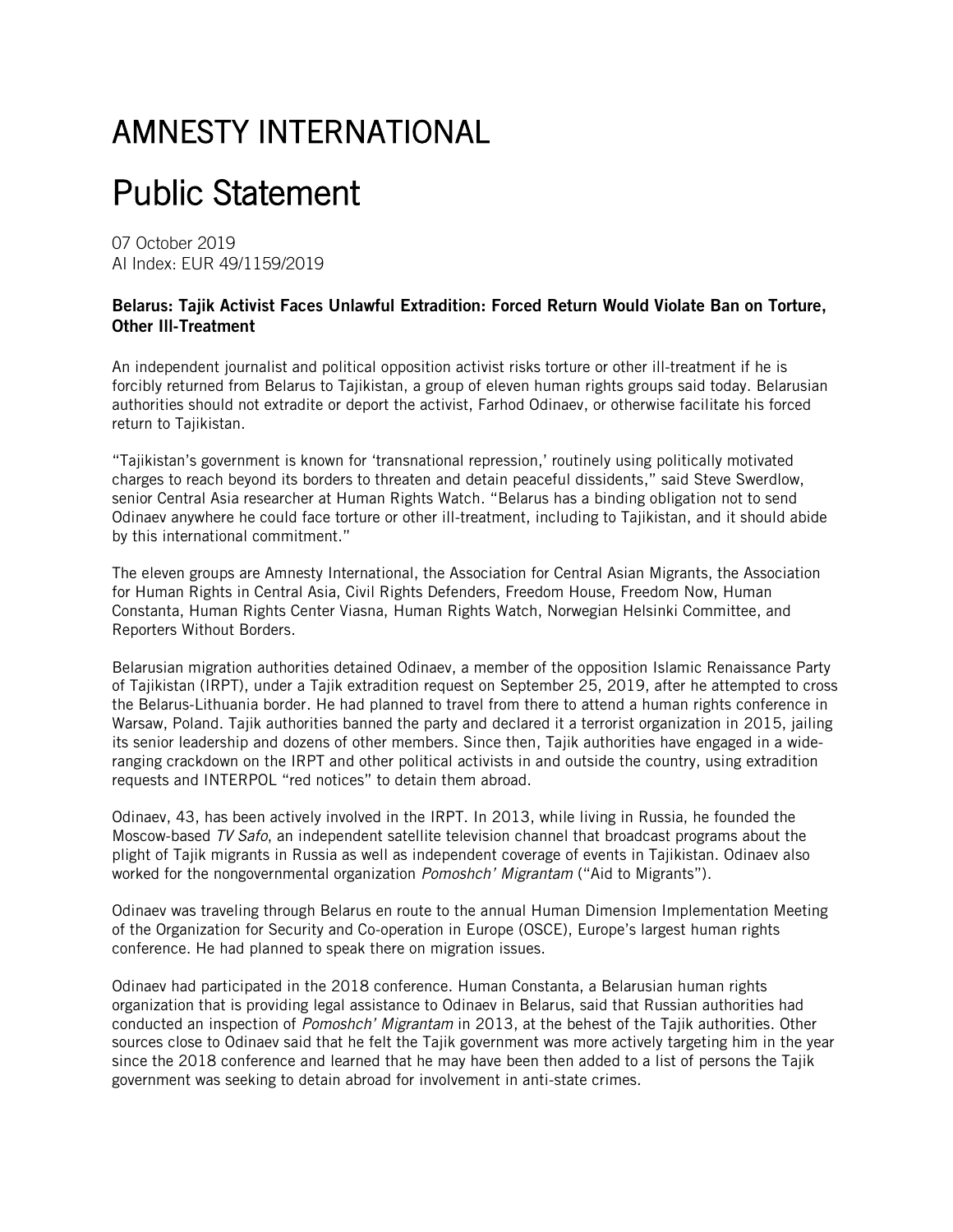Since September 25, Odinaev has been held in the pretrial detention center in Grodno, Belarus, pending possible extradition to Tajikistan. According to Human Constanta, the prosecutor general's office received documentation on the extradition request and that Tajik authorities have charged Odinaev with, among other offenses, "public calls for carrying out extremist activity" (art. 307(1)(2) of Tajikistan's criminal code) and "organizing an extremist community" (art. 307(2)(1)). The Tajik authorities routinely invoke these and related charges, including terrorism in politically motivated cases.

In recent years, the Tajik government's political crackdown has reached beyond the IRPT, as the authorities have intensified repression of free expression, peaceful assembly, and association by political opposition groups; curtailed the independence of the legal profession; and infringed on the independent exercise of religious faith. Since 2014, more than 150 political activists, lawyers, and government critics have been unjustly imprisoned. Relatives of dissidents who peacefully criticize the government from outside the country are regularly subjected to attacks by violent mobs and official acts of retaliation, such as arbitrary detention, threats of rape by security force members, and confiscation of passports and property.

"Belarusian authorities should immediately and unconditionally release Odinaev and allow him passage to a safe third country," said Marius Fossum, regional representative of the Norwegian Helsinki Committee in Central Asia. "The United States, the European Union, and all of Belarus' international partners should press Minsk not to extradite Odinaev to a risk of torture and should publicly voice serious concern over Tajikistan's crackdown on freedom of expression."

Tajikistan severely restricts religious freedom, regulating religious worship, dress, and education, and imprisons numerous people on vague charges of religious extremism. Tajik authorities also suppress unregistered Muslim education throughout the country, control the content of sermons, and have closed many unregistered mosques. Under the pretext of combating extremist threats, Tajikistan bans several peaceful minority Muslim groups.

Torture is illegal in Tajikistan but remains widespread. Police and investigators often torture detainees to coerce confessions, including from people associated with political opposition groups, such as the IRPT and the political opposition "Group 24." During a March 2019 prison visit, imprisoned IRPT deputy chairman, Mahmadali Hayit, showed his wife injuries on his forehead and stomach that he said were caused by beatings from prison officials for refusing to record videos denouncing Tajik opposition figures abroad.

The European Court of Human Rights has repeatedly held there is a serious risk that a person forcibly returned to face anti-state charges in Tajikistan would be tortured or subjected to inhuman and degrading treatment. The court also rejected as unreliable the Tajik government's assurances that it would not subject anyone sent back to prohibited treatment.

As a party to the Convention against Torture and as a matter of customary international law, Belarus is obliged to ensure that it does not send anyone to a place where they face a real risk of torture or other illtreatment.

"Odinaev faces a high risk of torture if returned to Tajikistan," said Nadejda Atayeva, president of the Association for Human Rights in Central Asia. "No technical assurances Dushanbe could provide to the contrary will suffice given its terrible record on torture. Belarus' cooperation with Tajikistan as co-member state of the Commonwealth of Independent States and the Shanghai Cooperation Organization should have no impact on its obligations under the Convention against Torture."

## For more information, please contact:

In Washington, DC, for Human Rights Watch, Steve Swerdlow (English, Russian): +1-917-535-3075 (mobile); or [swerdls@hrw.org.](mailto:swerdls@hrw.org) Twitter: @steveswerdlow